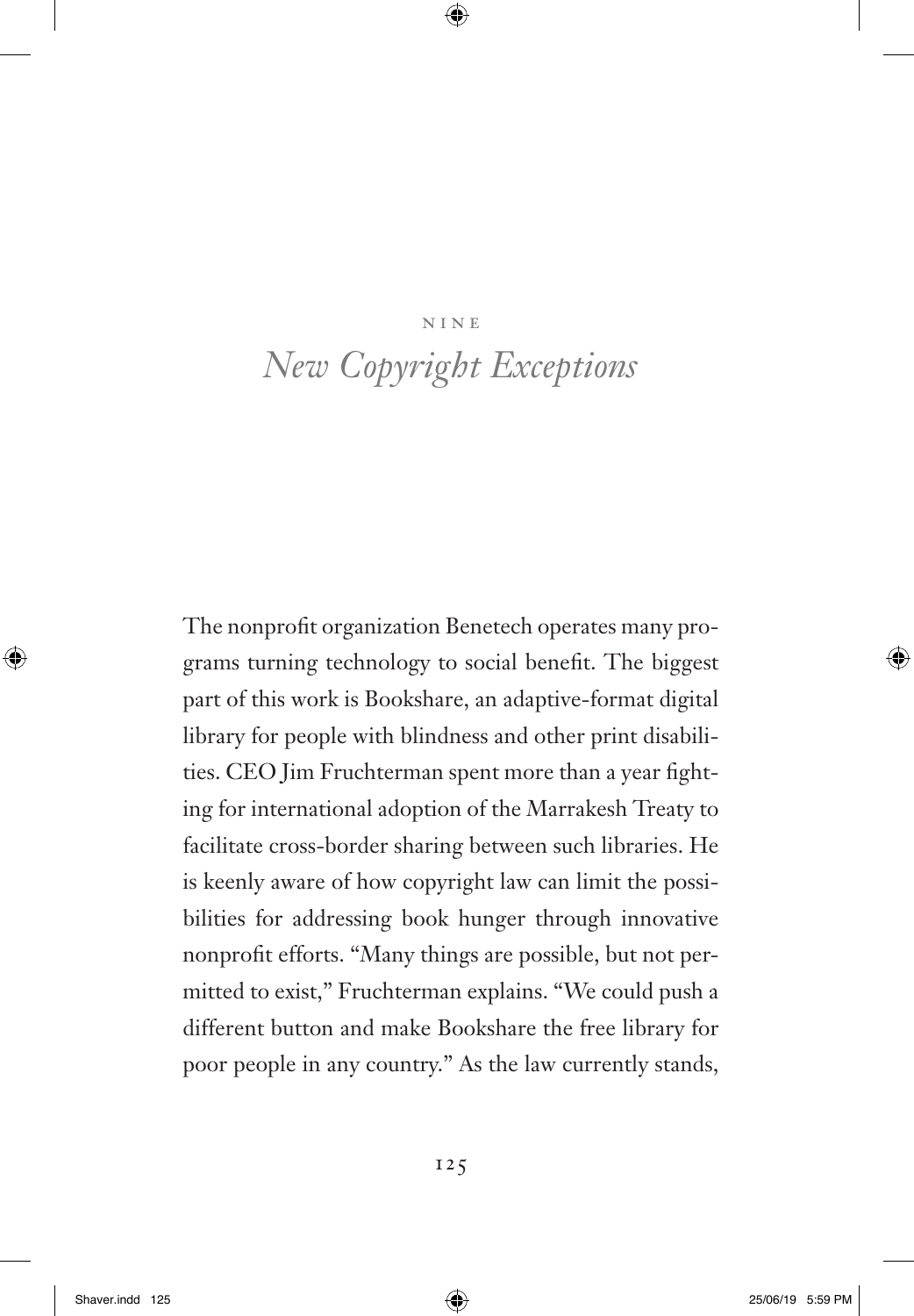however, doing so would create too much legal risk for Benetech.

Some U.S. publishers would see such a move as fair use. Others would view it as copyright infringement. Since any publisher whose books appear in the library would have standing to sue, chances are good that one or more would. Even assuming a judge would ultimately find in the charity's favor, there might still be negative consequences. The mere accusation of illegal activity could hurt the charity's fundraising and relationships with publishers. The organization would have to hire lawyers, and reimbursement of legal fees is not guaranteed, even if they ultimately won in court. Litigation would also be a time-consuming distraction from the central mission. Since fair use is an inherently uncertain defense, there is also the risk of losing the case.

For Benetech, this risk is dramatically increased by the way that damages would be calculated. Under U.S. copyright law, a publisher may insist on statutory damages ranging from  $\frac{2750}{10}$  to  $\frac{20000}{100}$ , even without proving financial harm. A large charity like Benetech might decide it could afford to take this risk if the worst-case scenario was a \$30,000 fine. Unfortunately, that is not the relevant limit. Courts have repeatedly interpreted the statute to multiply this range by the number of copyrighted works.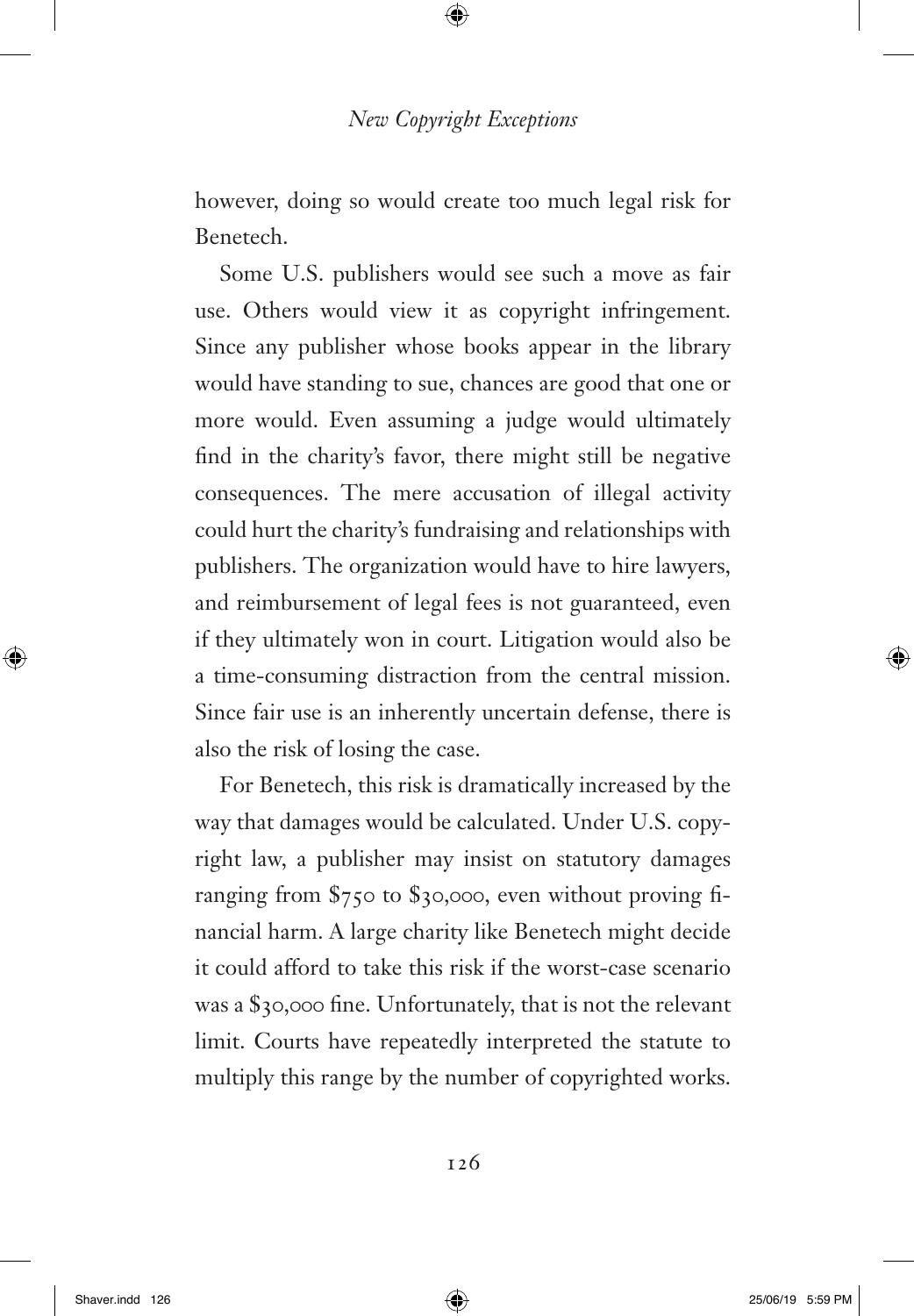Since the Bookshare library contains more than 600,000 books, the low end of this range would be \$750 multiplied by 600,000. That means the *lowest* possible award would be \$450 million. A jury could take the award as high as \$30,000 times 600,000, or \$18 *billion*. The absurdity of this result highlights the need to reform U.S. statutory damages rules. This type of multiplication was never intended by lawmakers, and flies in the face of longstanding doctrines of legal fairness, but it may take an act of Congress or a Supreme Court decision to reverse such a well-settled practice.

Even with bankruptcy on the line, however, Benetech can be confident in its ability to legally serve printdisabled readers. The Chafee Amendment of 1996 clearly establishes that "it is not an infringement of copyright" for a nonprofit organization serving disabled readers to copy and distribute books "in specialized formats exclusively for use by blind or other persons with disabilities." This provides Benetech and other organizations like it with much greater certainty than relying on fair use. Publishers similarly know exactly where they stand, allowing them to avoid the expense of researching every author's contract to see if they are permitted to share files with Benetech. The possibility of expensive litigation is avoided on all sides.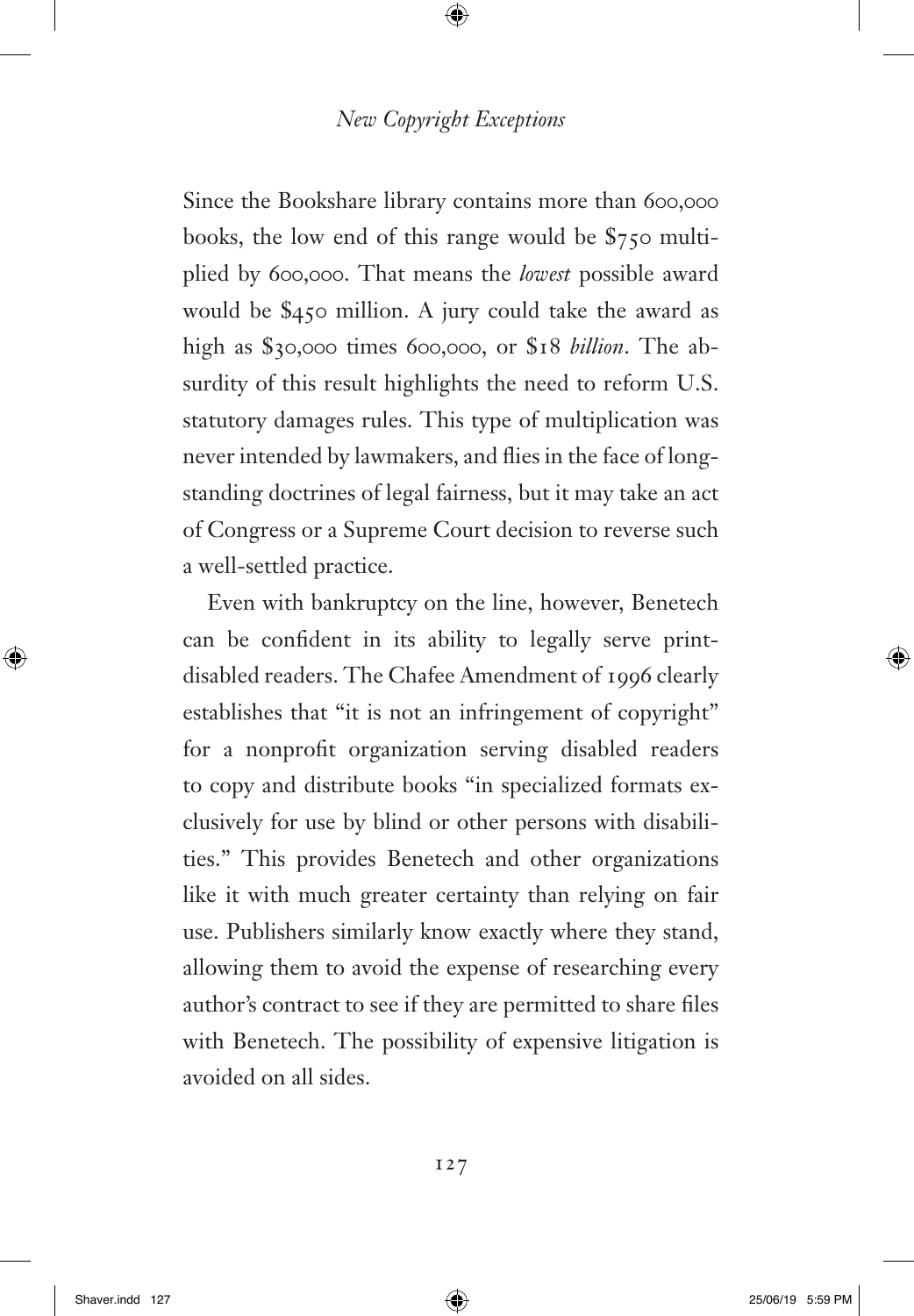The Chafee Amendment is a highly successful example of a specific copyright exception passed to help address book hunger. Without it, Benetech might never have come into existence. Because of this legal safe harbor, a new model of delivering books to a book hungry population was made possible. We should build on this past success by enacting additional copyright exceptions to address book hunger beyond the blind and print-disabled population.

# What Are Copyright Exceptions?

Publishers themselves wrote the first copyright exception into international copyright treaties. Realizing how impractical it could be to seek permission from fellow publishers when quoting brief excerpts of their work, they included a requirement in the Berne Convention for the Protection of Literary Works in 1886 that all countries enact a "quotation" exception. To date, quotation and disability accommodation are the only exceptions required by international law, but many more are permitted.

Specific copyright exceptions are sometimes enacted in response to public pressure. In 1996, journalist Elisabeth Bumiller reported that the American Society of Composers and Publishers had sent letters to thousands of summer camps, asking them to pay licensing fees of \$250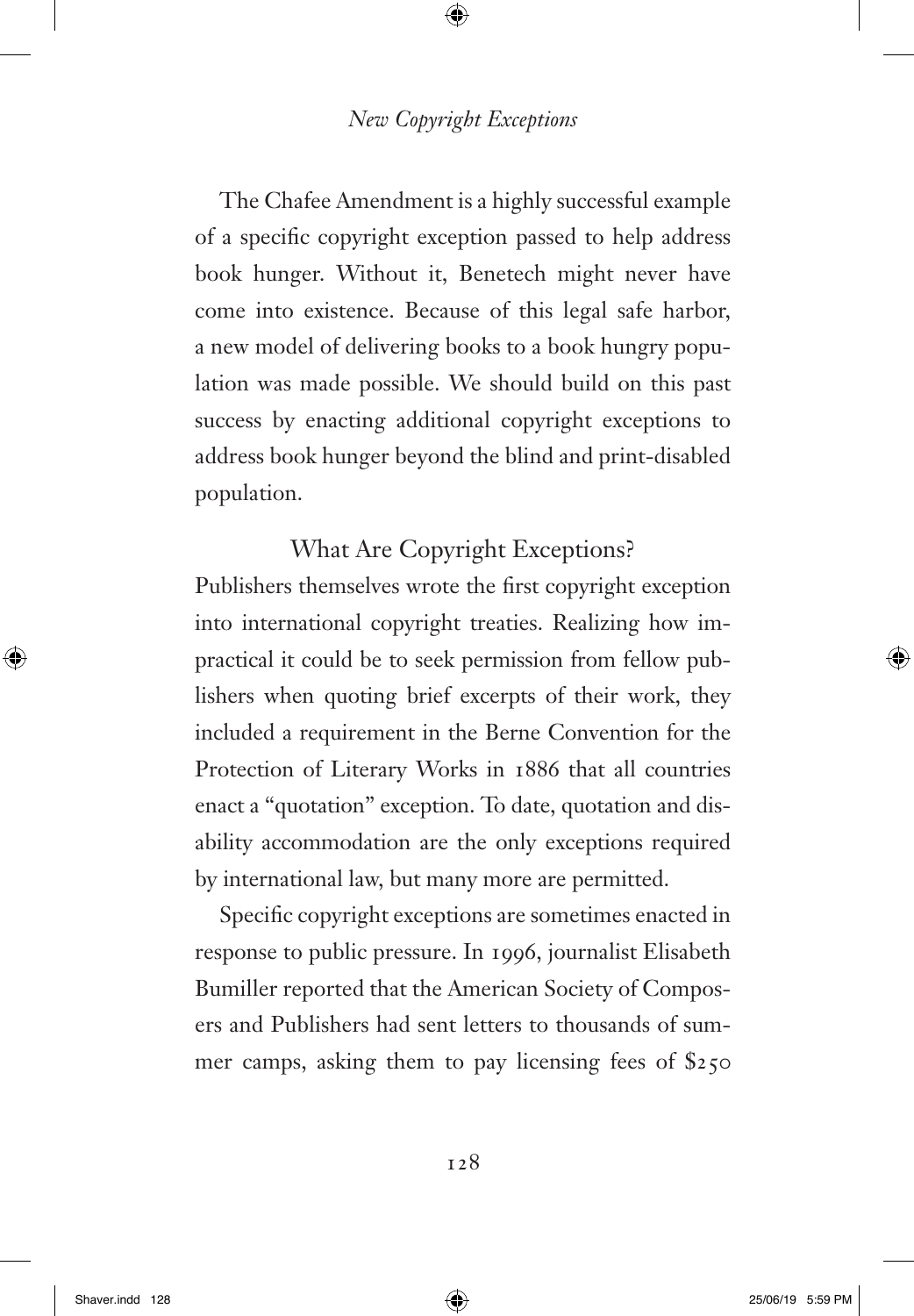and up for performance rights to its songs. Exaggerated reports soon followed that ASCAP was threatening to sue the Girl Scouts for singing around the campfire. Congress amended the law to prevent any such result. The Girl Scouts can now sing for free, thanks to a specific copyright exception for musical performances by "scouting and fraternal groups," 17 U.S. Code section 110(10).

Specific exceptions are a common and time-honored method of tailoring copyright law to preserve incentives for creativity while permitting harmless or socially beneficial uses. For example, section 109 of the U.S. copyright statute permits the resale of used copies, and section  $110(3)$  permits unlicensed performances in religious services. French copyright law has an exception specifically permitting artistic expression through *pastiche,* an artistic work that mimics the style of another artist, period, or work of art; whereas parody uses imitation to poke fun or mock, pastiche celebrates the art or artist that it imitates. Brazil has an exception authorizing photographs and paintings of statues located in public places. Germany guarantees "freedom of panorama" with a specific exception authorizing photography of architectural works. Copyright exceptions to assist schools, universities, libraries, museums, and other cultural institutions are also common in many countries.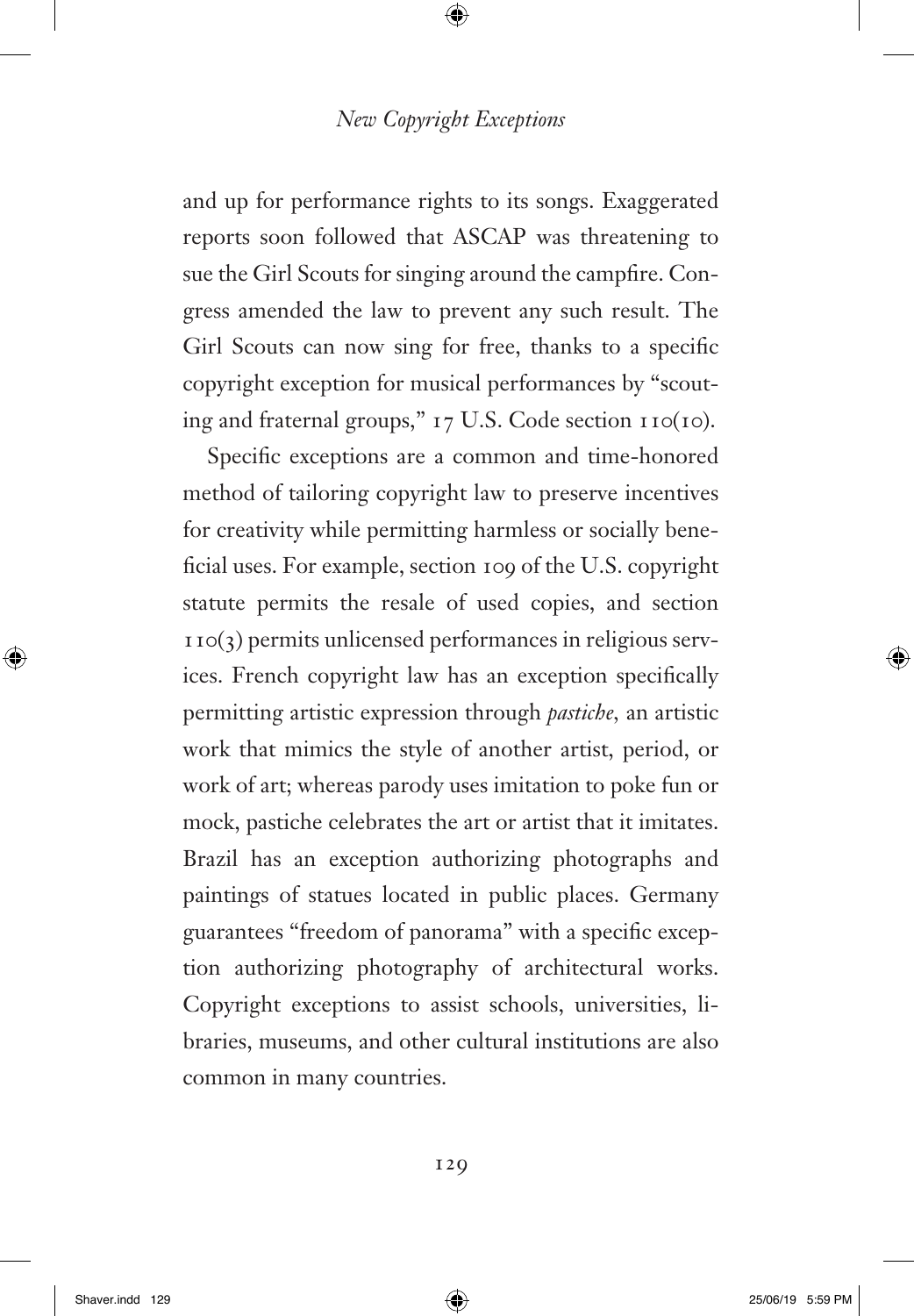Copyright exceptions can be structured either as a "free pass" or as a paid license. American law tends to follow the first approach. Most uses falling within our exceptions—including resale of second-hand books, library lending, conversion to accessible formats, archiving, and brief quotation—do not require any payment. Music is an important exception to this general rule. Here, the U.S. Copyright Act empowers an administrative body to set standard compensation rates. Musicians may record any song, so long as they pay a predetermined rate. DJs similarly obtain permission to play music at weddings and other live events through the compulsory licensing exception. (Music streaming, as well as soundtracks for film and television, fall outside of this framework and must be specially negotiated.)

Some other countries make greater use of paid approaches. Germany's copyright act has long obliged libraries, even those serving blind readers, to pay 11.50 euros per book on their shelves, in addition to the price of purchase. Another rule common in Europe requires painters to be paid a fair share when their artwork is resold. Paid exceptions like these can enhance creators' income while avoiding the need for costly negotiations. In charitable settings, however, paying royalties inevitably takes funds away from the organization's social mission. Recognizing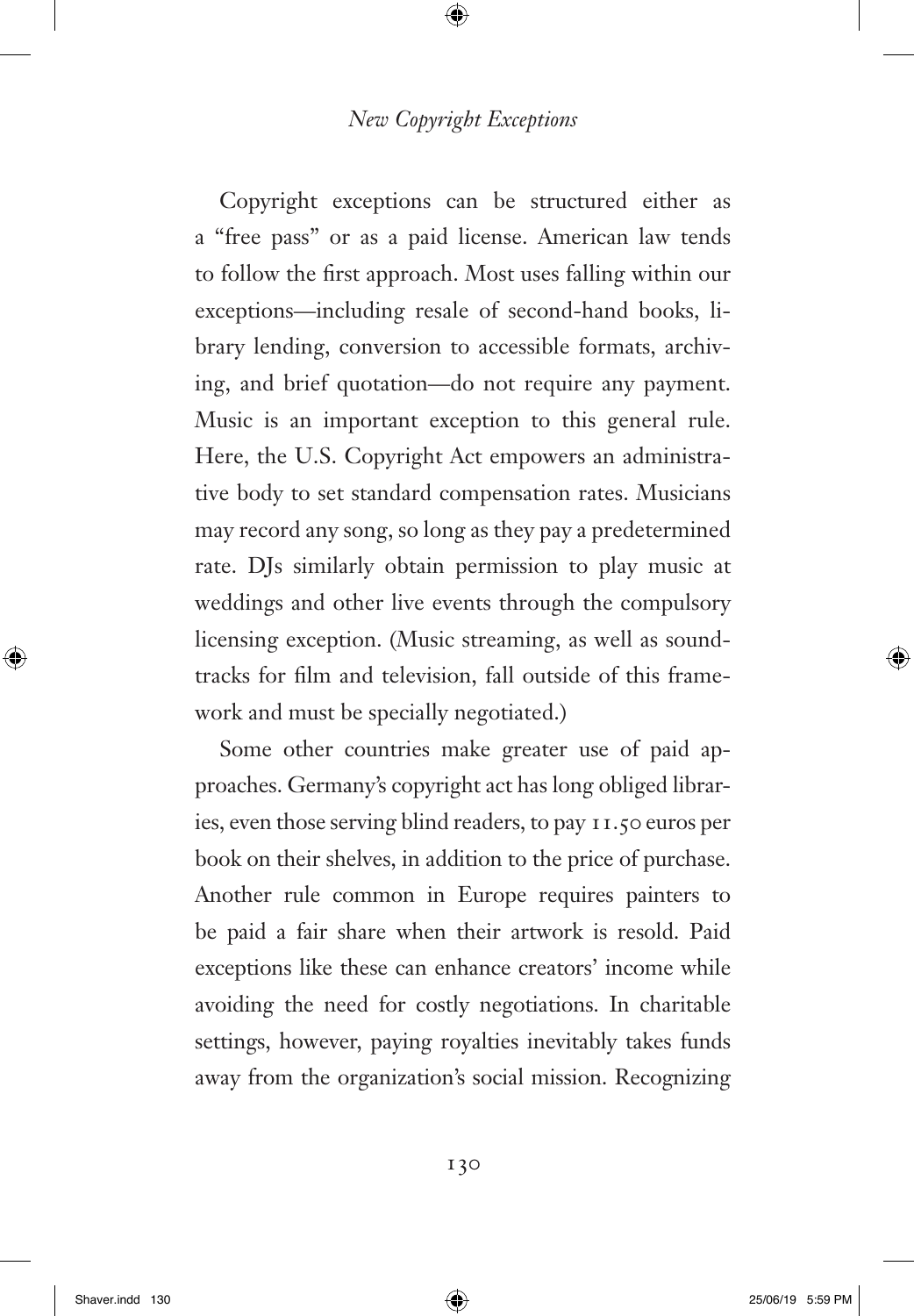this, U.S. copyright law specifically exempts nonprofit musical and theater performances from the need to license the plays they perform, without any payment obligation. Paid exceptions also come with administrative costs. Special bodies must be staffed, economic studies commissioned, and negotiations conducted among interest groups. In weaker democracies, collection agencies have been prone to corruption, diverting the funds intended to benefit creators. With any paid exception, moreover, the user must apply for permission, pay fees, and keep records. In the United States, a nonprofit unaware of the requirement to pay would face litigation and the threat of statutory damages.

Whether free or paid, copyright exceptions are central to accommodating public interests in copyright law. Harvard copyright scholar Ruth Okediji identifies them as the most important legal tool to promote access to knowledge. At the World Intellectual Property Organization (WIPO), the global body for negotiation of new copyright treaties, representatives of developing countries also view exceptions as critical. The Marrakesh Treaty was the first to require countries to create copyright exceptions. With its passage, WIPO has taken up debate on a new treaty regarding library exceptions. Next, the organization is likely to focus on exceptions to promote education.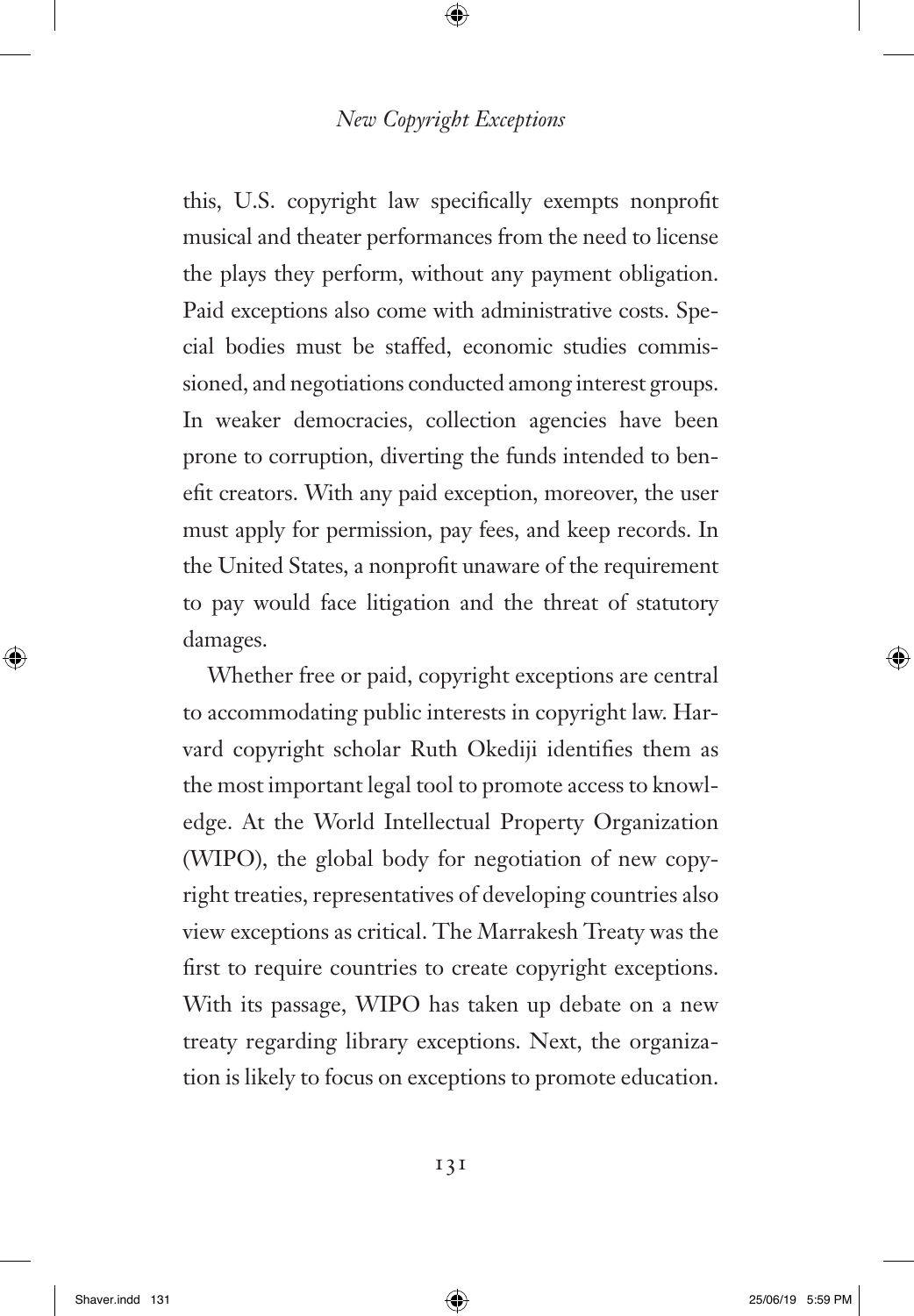Exceptions to address book hunger could be incorporated into either of these treaties.

Safeguards for Authors and Publishers Over the past decade, WIPO's efforts to expand copyright exceptions, as well as protections, have proven controversial. Industry groups that depend on copyright protection fear a slippery slope. Will narrow exceptions for compelling public interests, such as access to books for the printdisabled, gradually lead to broader exceptions that erode profits? One powerful safeguard against such an outcome is the World Trade Organization (WTO) Agreement on Trade-Related Aspects of Intellectual Property (TRIPs). TRIPs limits copyright exceptions to "certain special cases which do not conflict with a normal exploitation of the work and do not unreasonably prejudice the legitimate interests of the right holder." In other words, exceptions must be carefully tailored to achieve their public interest goals without harming authors and publishers.

There are several ways to achieve this tailoring when looking at the problem of book hunger. The most secure way to protect authors and publishers, while addressing book hunger, is by treating different languages differently. The current copyright regime has worked extraordinarily well to produce works in English, French,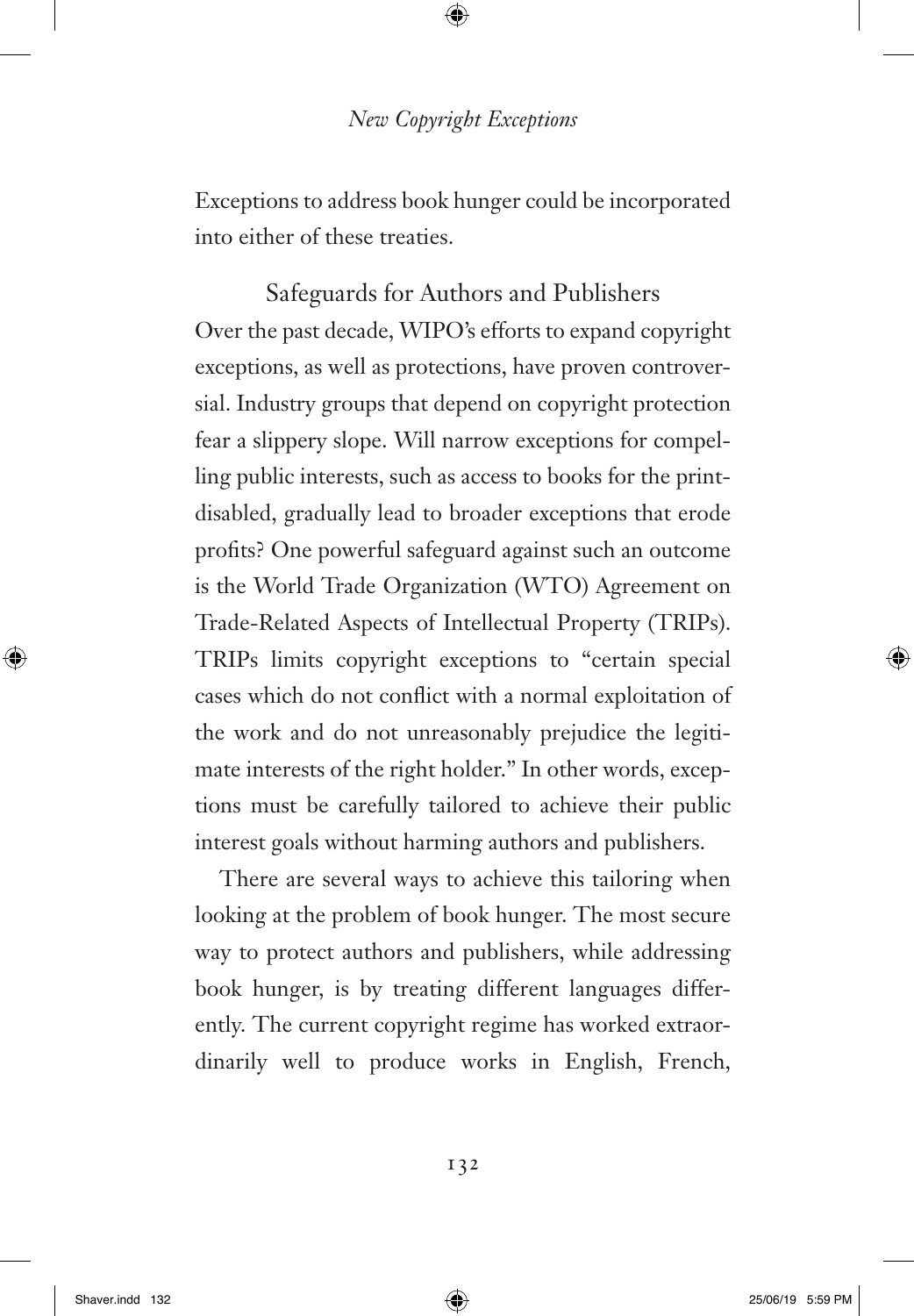German, Spanish, and so on. No legal changes are needed in those language markets. Copyright exceptions should be targeted to facilitate and encourage translations into neglected languages. By definition, expanding charitable efforts in neglected languages does not endanger publishing profits; they are neglected precisely because they are unprofitable.

Pharmaceutical companies have strongly resisted patent exceptions that would lower prices on drugs in developing countries. They understandably worry that discounted medicines in poorer countries would find their way back to consumers in wealthier countries. They probably also fear public pressure for price-regulating legislation, if American patients realize they are paying thousands of dollars for the same medication that Thai patients can purchase for next to nothing. Government price controls are already the reality in Europe and Canada.

Similar concerns can also apply to books. In *Kirtsaeng v. John Wiley, Inc.,* the U.S. Supreme Court rejected a publisher's effort to bar its own cheaply printed mathematics textbooks sold in Thailand from being resold to American students. Importantly, both versions of these textbooks were in English; American students would have no interest in textbooks printed in the Central Thai language. Similarly, donating Ndebele-language children's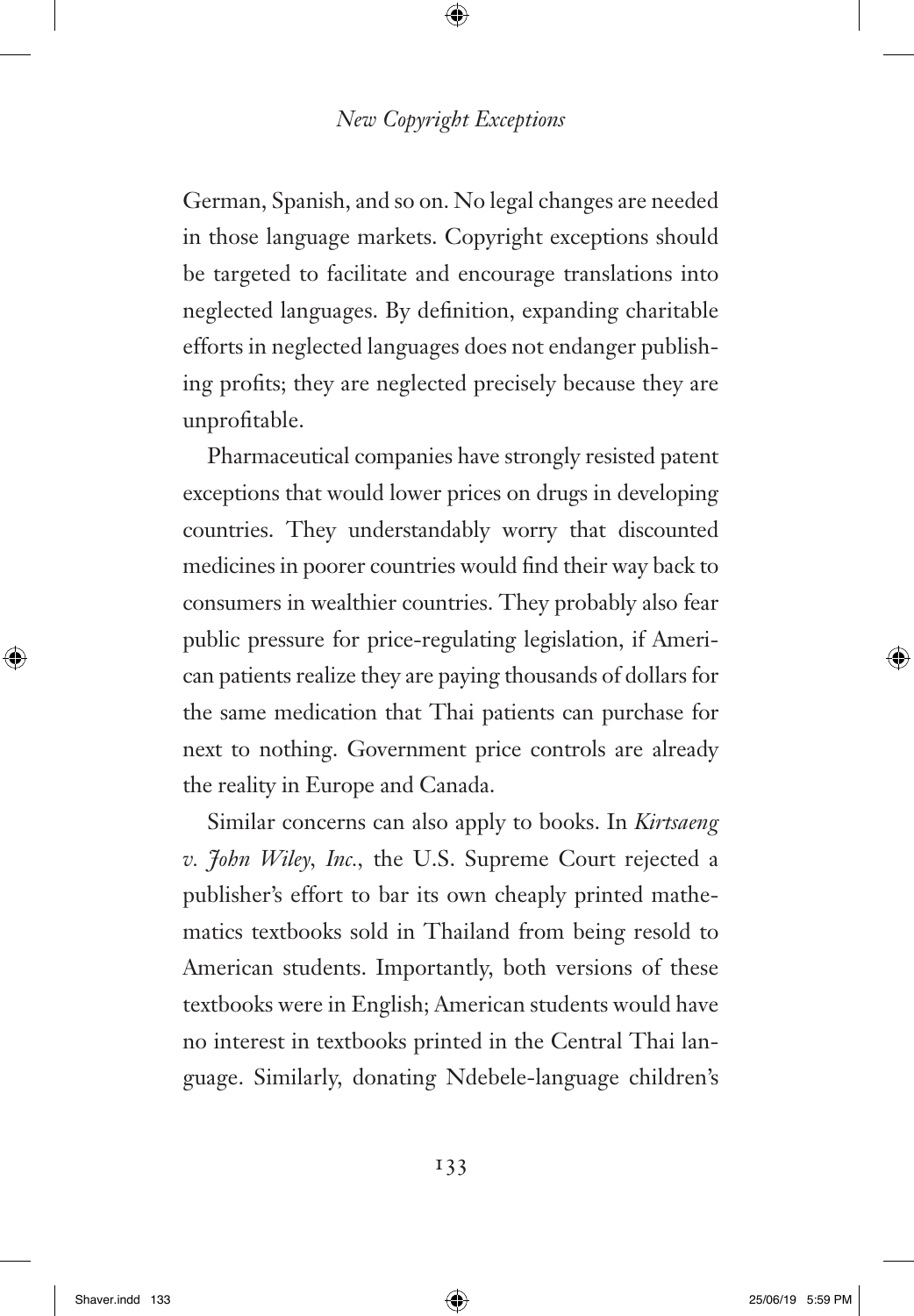books to schools in South Africa will not undermine those titles' English-language sales. Language offers a way of perfectly segmenting the market for books, allowing one price to prevail here and another there. If only we had such a simple solution for patented medications!

# Why Translation Exceptions?

Children's picture books play a key role in developing early literacy, yet most of the more than 560 languages used in primary education have a grossly inadequate supply. As I argue in the final chapter, the only hope of meeting this need is through a mass translation effort. The work of creating an illustrated children's book is overwhelmingly in the story's conception, illustration, and book design. A commercial publisher might spend \$10,000 to \$20,000 to develop a new premium children's book. Translators Without Borders can facilitate a charitable translation for around \$50.

The efficiency of the translation approach is greatly reduced, however, if charities have to clear copyright for each title they translate. Requesting, negotiating, paying for, and keeping track of copyright permissions takes significant time, and therefore money, even when the publisher receives no payment. Commercial publishers working in profitable language markets can afford these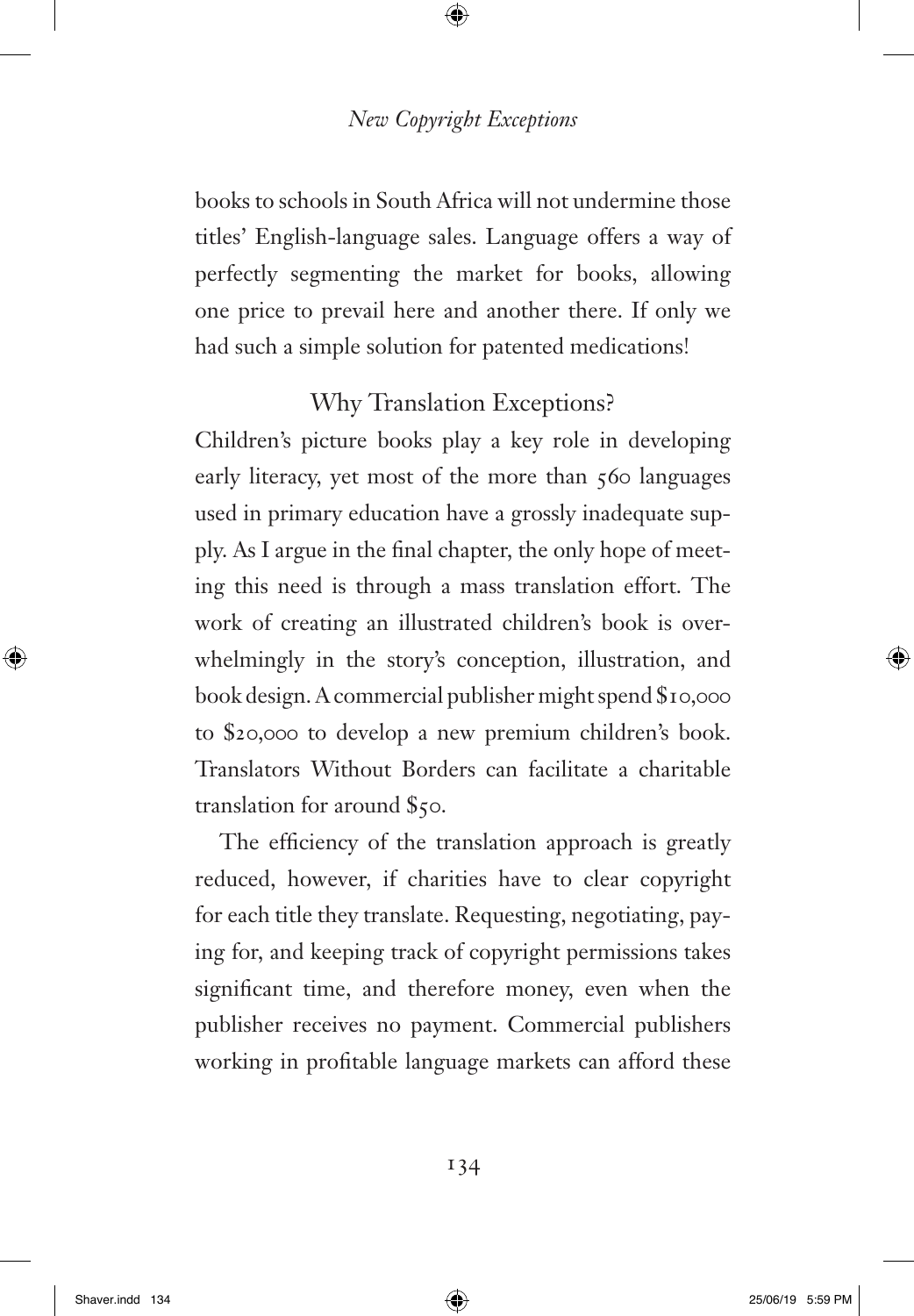significant transaction costs. Charities working in neglected languages cannot. A specific copyright exception to permit charitable translation of children's literature would eliminate this problem. Such an exception would also spare commercial publishers the burden of researching thousands of contracts to verify whether they even have these rights to give away.

A second compelling context for translation exceptions has to do with the rise of increasingly sophisticated automatic translation software. Machine-learning techniques developed by Google in 2016 can now translate between English, French, and Spanish with near-human accuracy. As the technology improves, functionality is being added for additional languages. Someday, entire libraries of informational and educational materials will be instantly translatable into a broad array of languages. But will it be legal to do so? A copyright exception for machine translation can eliminate legal risk that may otherwise hamper faster development and deployment of this technology.

A third approach to translation exceptions could help promote newly flourishing literatures in disadvantaged languages. This broader option would not be limited to children's books, but simply establish that "it is not an infringement of copyright to reproduce, distribute, adapt, perform, or stream a work in a neglected language, so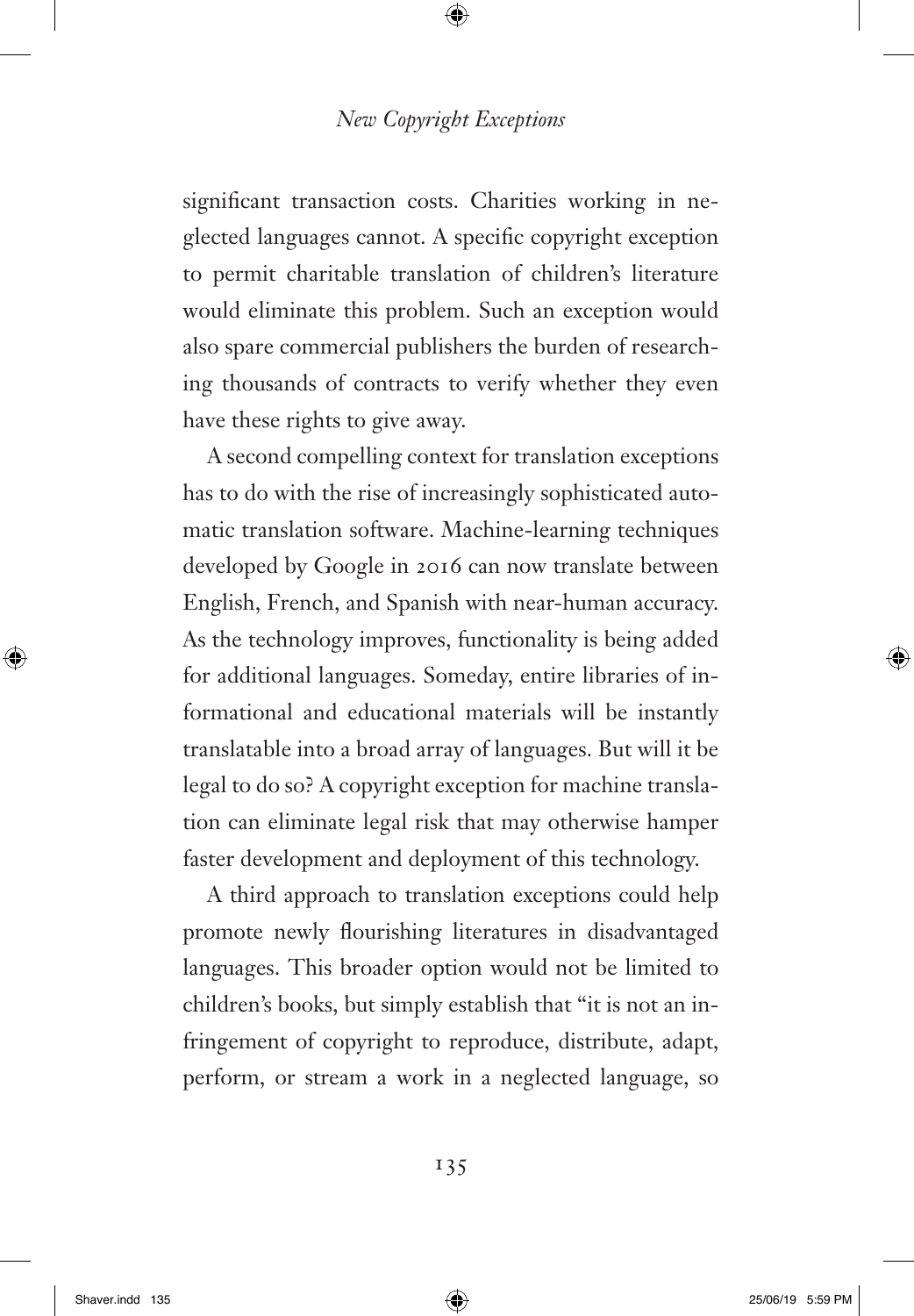long as the contributions of the original creators are credited in good faith." Each country would then specify which of their languages qualify for this special treatment. For example, South Africa might apply the exception to Ndebele, Tsonga, Venda, Xhosa, Zulu, and other indigenous languages. Copyright rules would remain unchanged for works published in English, or other languages with functioning publishing industries. A project that involved translating a Zulu text into English would require permission, expanding opportunities for minority-language authors and publishers to earn income through English translations. In neglected languages, however, textbooks, storybooks, poetry, news, and novels could be freely translated and copied.

# A Bit of History

The problem a translation exception is designed to solve did not always exist. In the mid-nineteenth century, copyright law both in the United States and abroad regarded translations as independent new works. All rights in the translated work were held by the translator, who did not require permission from the original author or publisher. Over the next fifty years, European publishers pushed for international treaty provisions to forbid translation without a license. The proposal made sense in the European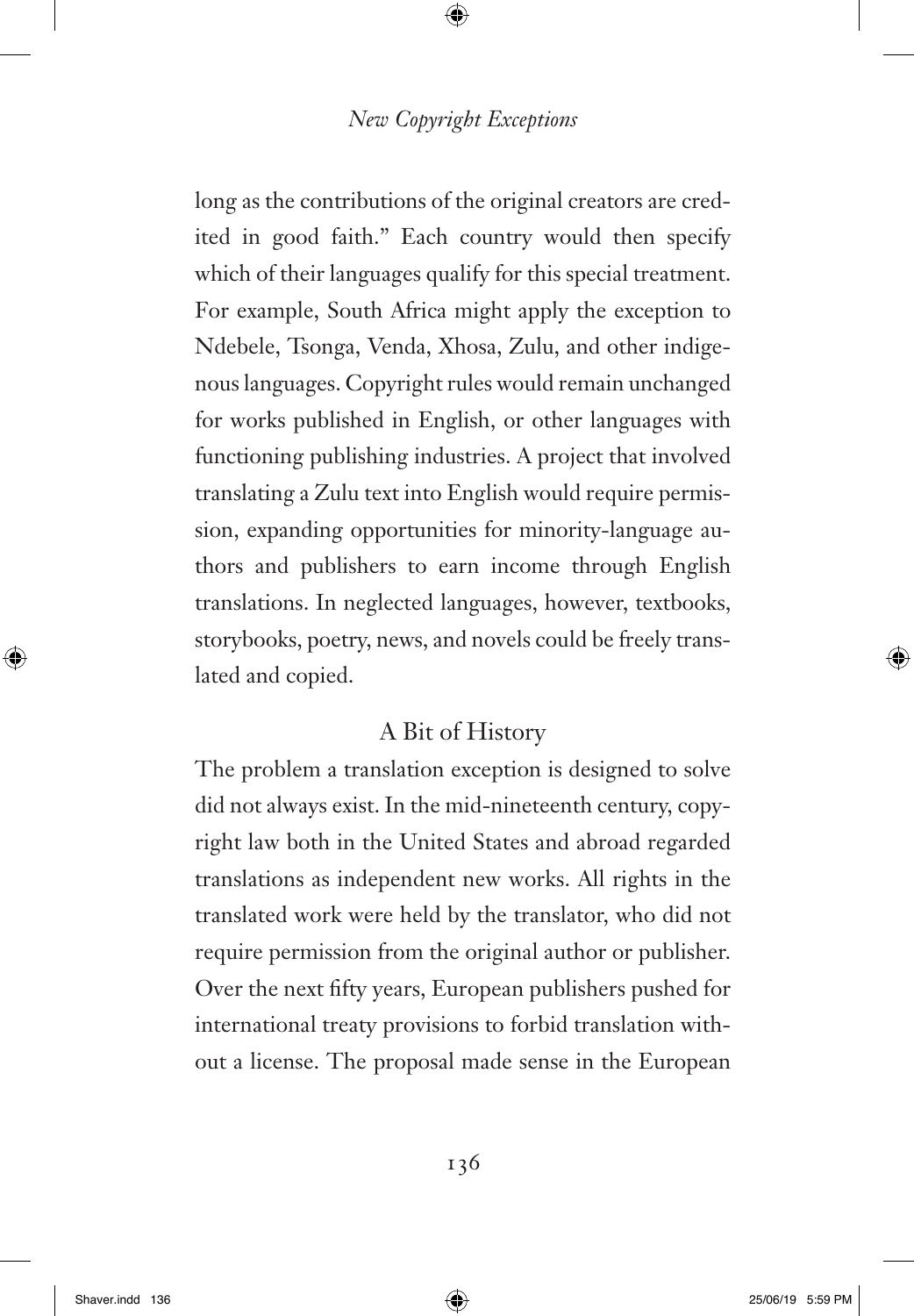context. An Italian publisher, for instance, could realize significant income by licensing translations into English, French, and German. Elsewhere in the world, however, the proposal made much less sense.

According to scholar Lionel Bentley, Indian authorities strenuously opposed limits on freedom of translation. They understood that translation of educational and scientific works into local languages was essential to economic progress. Such translations were not commercially viable, but were commonly facilitated by missionary and government efforts. India was still a colony of Britain at the time, however, and its representatives had very little influence on the treaty negotiations. The provisions negotiated among the European countries were made binding on India as well. The Indian Copyright Act of 1914 instituted a new requirement of permission and payment for all translations. This also applied retroactively to already published works.

India's development might have been greatly accelerated had copyright lawyers of that time considered treating different languages differently. Indian authors writing in local languages were rightly concerned with rights to authorize and profit from English translations of their works. Bently notes that this included Rabindranath Tagore, recently awarded the Nobel Prize for his poetry,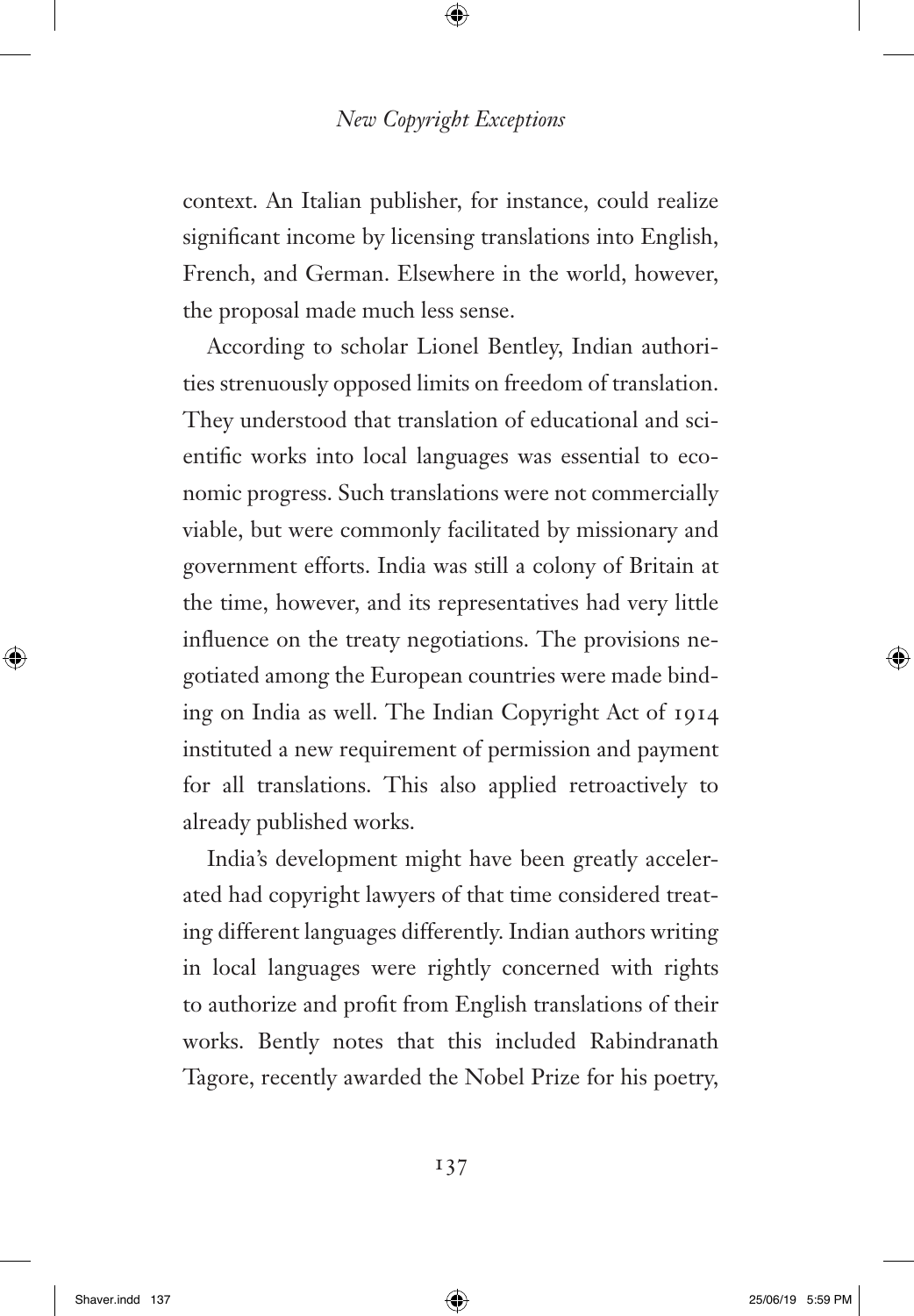sensitively translated from Bengali into English. Publishers also hoped that the Indian-language markets would someday become a source of profit for them, although that prospect has not been realized in the intervening century. To this day, educational opportunity in India remains sharply limited by the student's mastery of English.

A half century after the international translation right was adopted, newly independent nations in Africa and Asia also called for modifications to copyright law for developing economies. European, North American, and Australian publishers disapproved. Contentious negotiations through the 1960s produced the international Stockholm Protocol. On its face, the protocol appeared to facilitate translations for developing countries. In practice, it created a permissions process so complicated it was impossible to utilize. Not a single book was ever translated under its authority.

Fast-forward an additional fifty years, and the issue of translation rights came up again as the Marrakesh Treaty for Visually Impaired Persons was being negotiated. The final treaty, however, simply avoided dealing with this issue. It can arguably be interpreted to authorize translations for print-disabled readers, but this is far from clear. As written, the Marrakesh Treaty seems destined to primarily benefit print-disabled readers who speak English,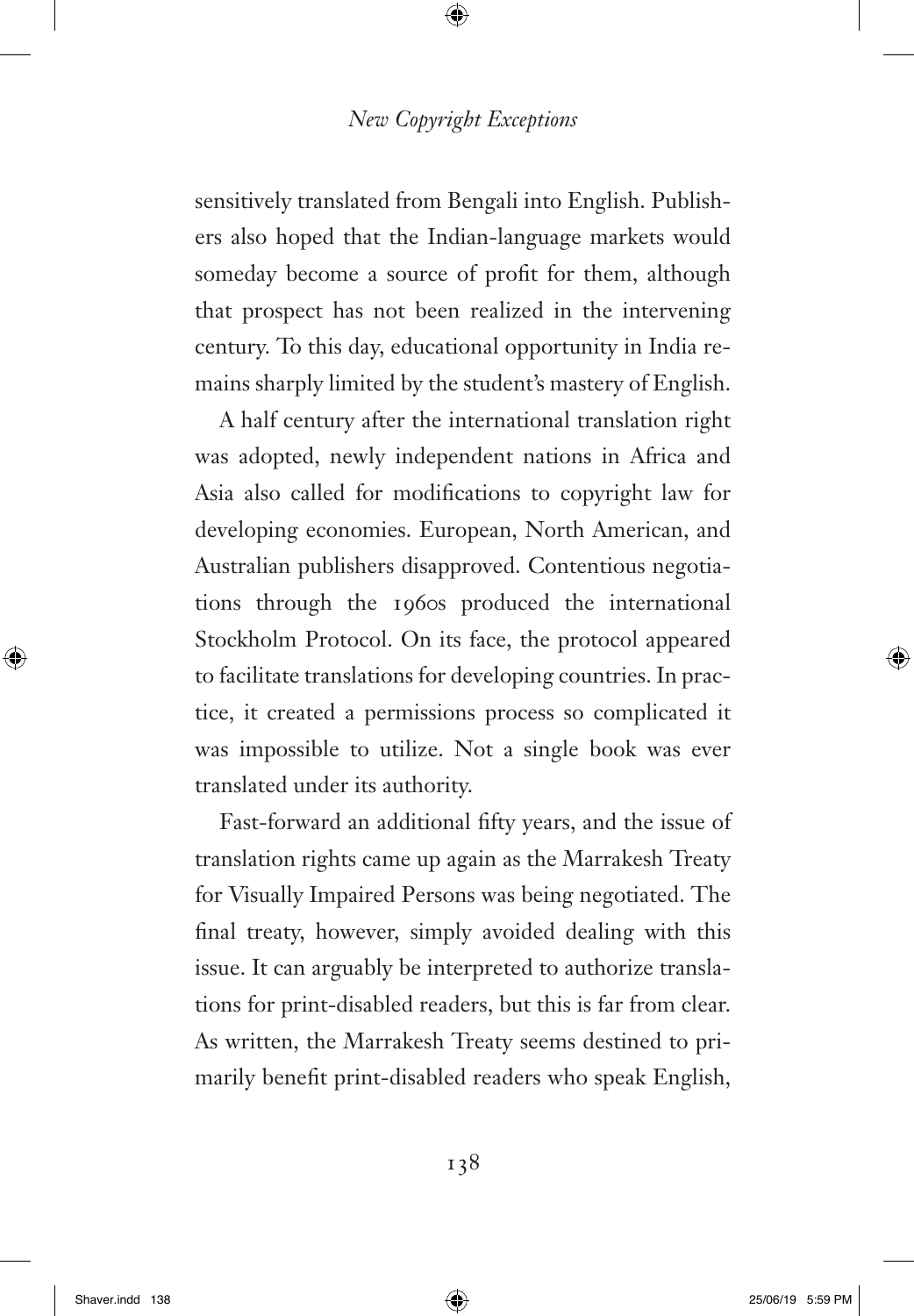French, Spanish, or Portuguese—those languages with significant cross-border publishing industries. Yet blindness is much more common in developing countries, where readers require charitable translations.

# Recommendations

Copyright law is fundamental to the livelihood of commercial publishers. Even with strong copyright protection and anti-piracy efforts, however, there are contexts in which publishers will never be able to make a profit. This is particularly true with niche markets, such as specialized formats for disabled readers and languages spoken predominantly by the poor. In the next decade, I would like to see copyright law become more carefully tailored to preserve financial incentives for profitable publishing, while encouraging charitable and government efforts to adapt existing works for underserved readers. Mass translation of children's literature into neglected languages is a powerful strategy to end book hunger, if it is clearly permitted. Some countries could go even further, specifying lists of neglected languages, in which works of any genre may freely be translated and reproduced. Machine translation technology should also be encouraged, including by providing a safe harbor from copyright liability.